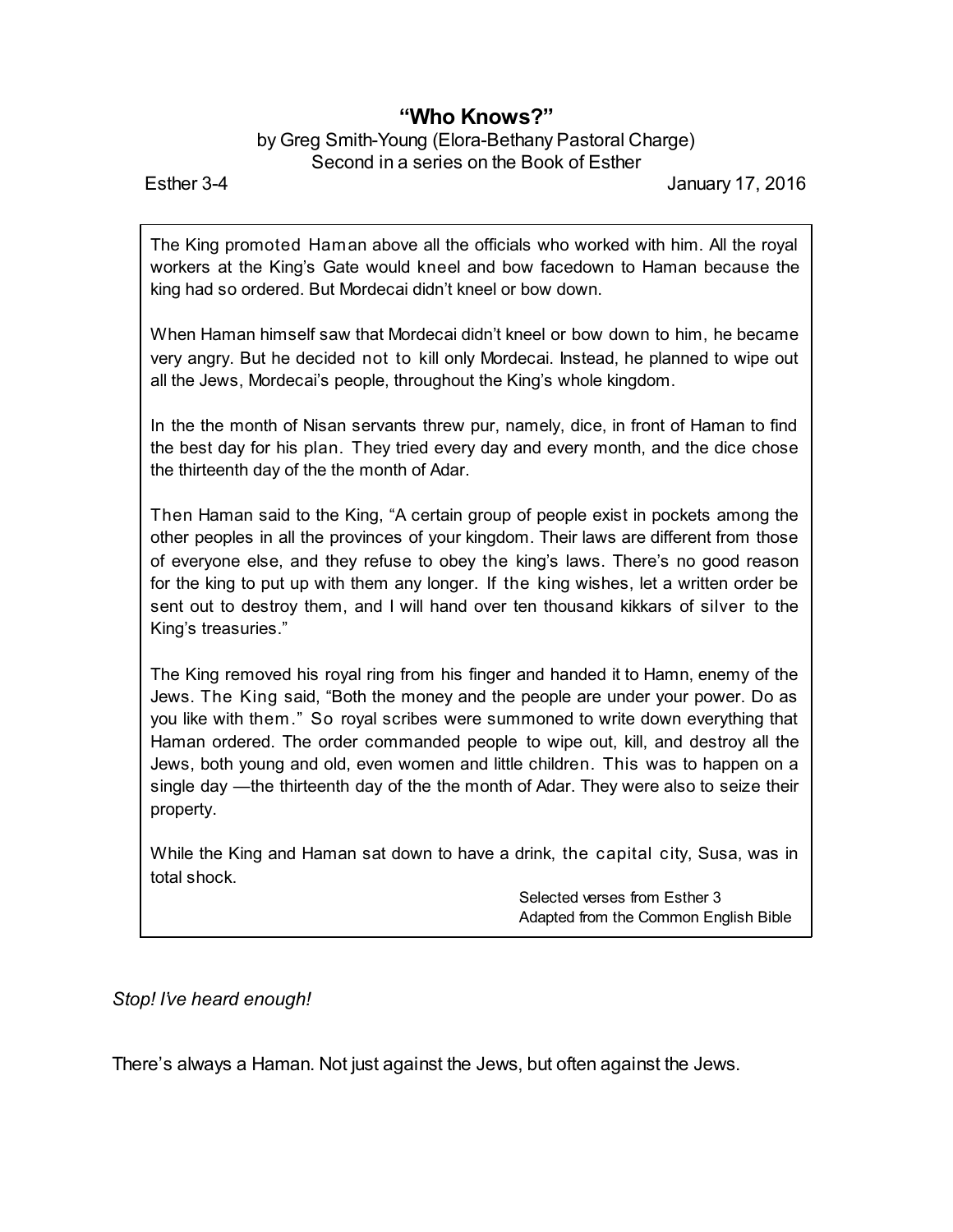Maybe Mordecai should have bowed.<sup>1</sup> Fine. Haman is angry. Fine. But kill Mordecai *and* all his people! It is laughable . . . but now we know better.

Haman has them throw *pûr* to pick the best day for the genocide. It is silly . . . but now we know better.

The *pûr* pick a date almost a year away. Plenty of time to plan a pogrom. ("Pogrom" is the Russian word for when they killed Jews).

Haman goes to the King. *"Big problem!"* he says. *"This people, they are spread through your Empire."* That's true. Jews live all over. When we clump together, trouble. When we spread out, still trouble.<sup>2</sup>

*"Their laws are different,"* Haman says. That's true. We are different. We belong to the Lord, who has shown us that He is the only God, and all other gods are nonsense. People don't like when we say that. We live *Torah*, God's instructions. God is the Creator and God is good, so there is a moral law in the universe, right and wrong. People don't like when we say that. We are special. God chose us Jews, to be God's people, God's nation. People don't like when we say that.<sup>3</sup> (Maybe next time, He could choose someone else?)

The Persian empire let people follow their own laws, if they stayed loyal to the King.<sup>4</sup> So Haman throws in the kicker: *"They disobey the King's laws."*

We are everywhere. We are different. We are disloyal.

Then, the bribe. Ten thousand kikkers! I looked it up. That's 300 tons of silver! That's twothirds of what the Empire made in a year!<sup>5</sup> Haman is ridiculously rich, and ridiculously hateful. It's good we Jews have so many comedians. If not, we might only cry.

Haman and the King sit down for drinks.

But the whole city goes crazy. It is our home. They are our neighbours. They know us. Most have nothing against us. Just Haman and a few.<sup>6</sup> Everyone is shaking their heads.

<sup>&</sup>lt;sup>1</sup> For ideas about why Mordecai did not bow to Haman, see Jon D. Levenson, Esther (Louisville: Westminster John Knox Press, 2001) 67.

<sup>&</sup>lt;sup>2</sup> Samuel Wells "Esther" in Samuel Wells & George Sumner, **Esther & Daniel (Grand Rapids: Brazos**, 2013), 48.

<sup>&</sup>lt;sup>3</sup> For analysis of the historic and contemporary persistence of antisemitism, see Dennis Prager and Joseph Telushkin, Why the Jews? The Reason for Antisemitism (New York: Touchstone, 2003).

<sup>&</sup>lt;sup>4</sup> Anthony Tomasino, "Esther" in John H. Walton, ed., Zondervan Illustrated Bible Backgrounds Commentary, Volume 3 (Grand Rapids: Zondervan, 2009), 488.

<sup>&</sup>lt;sup>5</sup> Often the term "kikker" is translated as "talent." See Tomasino, 489 and Levenson 71.

Levenson writes, "it may be that the Susan Gentiles were severely distressed at the thought that their streets would flow with the blood of the Jews who had been living peacefully in their midst. It must not be overlooked (for it often has been) that the enemies of the Jews in Esther are a circumscribed subgroup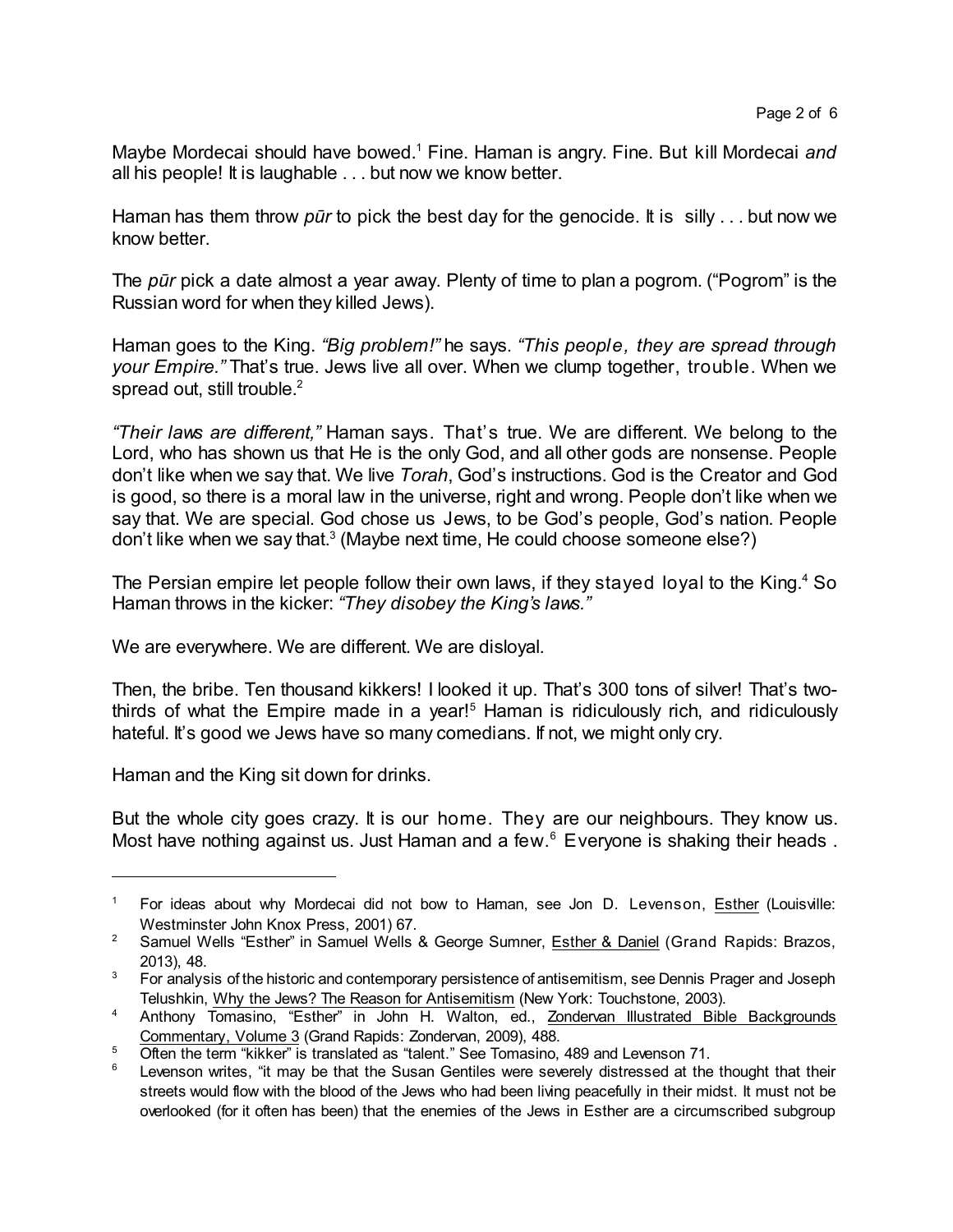. . "*Oh, how terrible!"* Meanwhile, the muckety-mucks push the paper, send out the commands, organize the killings. Bureaucracy. So everyone can say they really did not like what was going on, or were just following orders, or just knew nothing. What a joke! Except . . . you know.

*Go ahead, read some more.*

When Mordecai learned what had been done, he tore his clothes, dressed in mourning clothes, and put ashes on his head. In every province and place a very great sadness came over the Jews. They gave up eating and spent whole days weeping and crying out loudly in pain. Many Jews lay on the ground in mourning clothes and ashes.

When Esther's servants came and told her about Mordecai, she sent everyday clothes for Mordecai to wear instead of mourning clothes, but he rejected them.

Esther then sent a servant to Mordecai to find out what was going on and why he was acting this way. Mordecai told him everything that had happened to him. He spelled out the exact amount of silver that Haman promised to pay into the royal treasury for the destruction of the Jews. He also gave the servant a copy of the law concerning the Jews' destruction to show to Esther and explain it to her.

Through him Mordecai ordered her to go to the King to seek his kindness and his help for her people.

> Selected verses from Esther 4.1-9 Adapted from the Common English Bible

*Stop there.*

Mordecai has a meltdown. Tearing clothes, sackcloth, ashes, wailing. . . . All the Jews do the same.

Not Esther. She hasn't got a clue. She thinks the crisis is his wardrobe! She wonders, *"What's he making a big* tsimmis <sup>7</sup> *about?"* She's the Queen, stuck up in her palace. The

of the imperial population and do not include the provincial officers, the satraps, or other royal officials in their number (see, e.g., 9:1-4). The book of Esther does not present Gentiles as inveterately or even geneally anti-Jewish or the Jews as inherently set against the populace of the host culture." Levenson, 77.

<sup>&</sup>lt;sup>7</sup> Yiddish for "fuss, disturbance."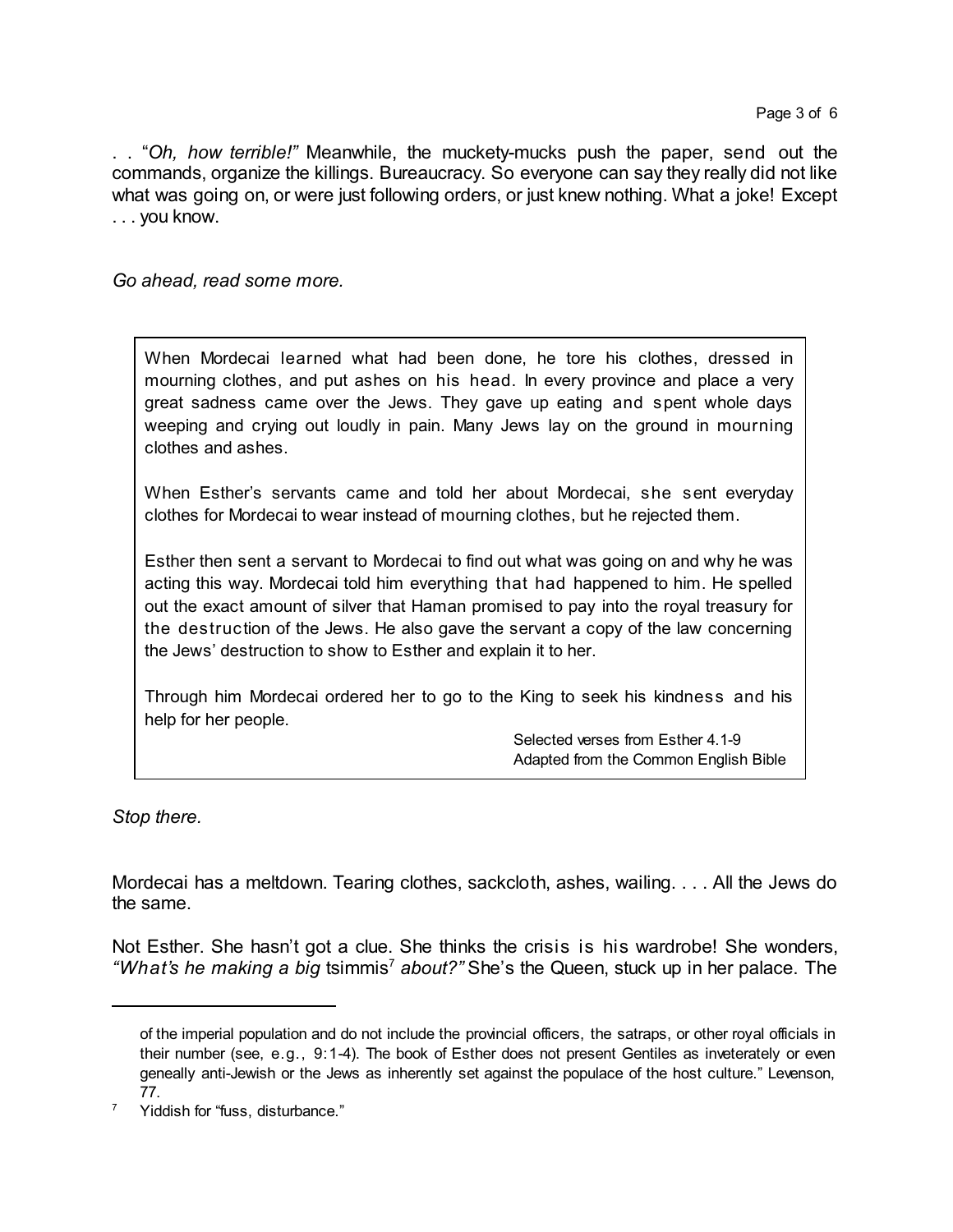whole city is going nuts, and she's worried about fashion! (Wait for it, she gets better.)

You wonder what Esther is going to do. What about God?

This is in your Bible, right! Ours too! It's God's book, right! But this whole Esther scroll, no mention of Him. Not a word. Not a whisper. <sup>8</sup> What's with that?

When God sent the Jews into exile — remember, that's how we got to Persia — it was terrible. Such suffering. Such danger. But still, God gave us prophets — Isaiah, Jeremiah — to tell us what was going on, what God was up to, and give us hope.

This time . . . nothing.

When we were in Egypt, such a long time . . . slavery, killing the firstborn. Terrible. But then, Moses and Passover and freedom. God did something!

This time . . . nothing.

Didn't Jesus — your Jesus, also a Jew — didn't he cry out, "My God, my God, why have You forsaken me?" Not the first Jew, or the last, to say that.

Elie Wiesel, who survived Auschwitz and Buchenwald, wrote this play. Rabbis — rabbis! — are putting God on trial. They charge God with abandoning His children to be massacred. God doesn't even show up to defend Himself. So after all the witnesses, these rabbis — rabbis! — say God is guilty! Then, "an infinity of silence."<sup>9</sup>

But in this story, does Mordecai even hope that God might show up? Torn clothes, sackcloth, ashes, wailing . . . is he praying? What?

Is He listening?

*Some more. Remember, Mordecai has just said Esther must see the King, to save her people.*

<sup>8</sup> For a discussion of the canonical form of the Book of Esther, and the so-called additions (or subtractions), see Levenson, 27-34.

<sup>&</sup>lt;sup>9</sup> Elie Wiesel, The Trial of God (as it was held on February 25, 1649 in Shamgorod). Trans. Marion Wiesel. (New York: Schocken, 1979, 1995).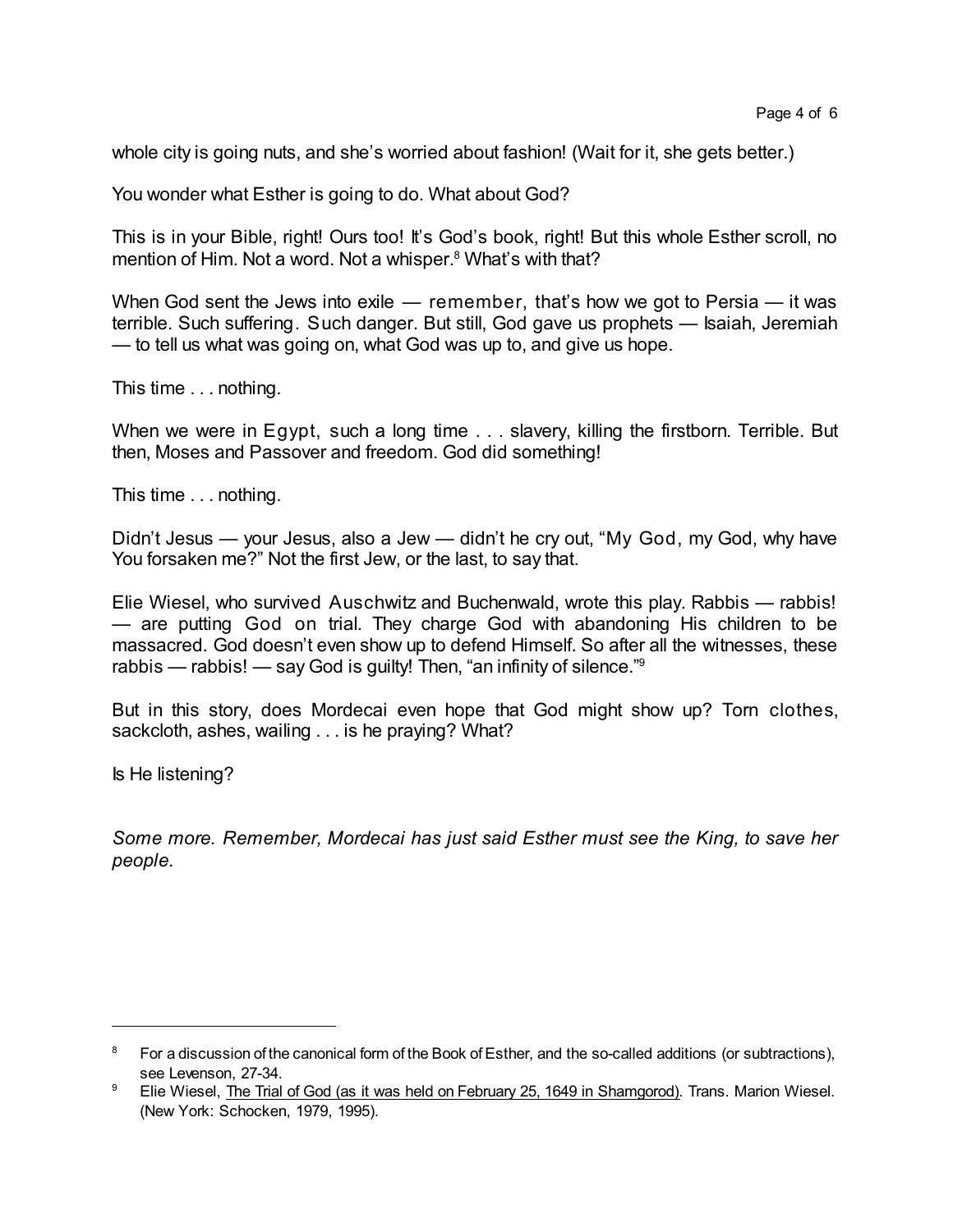In reply Esther ordered the servant to tell Mordecai: "All the King's officials and the people in his provinces know that there's a single law in a case like this. Any man or woman who comes to the King in the inner courtyard without being called is to be put to death. Only the person to whom the King holds out the gold scepter may live. In my case, I haven't been called to come to the King for the past thirty days."

Mordecai had the servant respond to Esther: "Don't think for one minute that, unlike all the other Jews, you'll come out of this alive simply because you are in the palace. In fact, if you don't speak up at this very important time, relief and rescue will appear for the Jews from another place, but you and your family will die. But who knows? Maybe it was for a moment like this that you came to be part of the royal family."

Esther sent back this word to Mordecai: "Go, gather all the Jews who are in Susa and tell them to fast to help me be brave. They are to fast for three whole days, and I myself will do the same, along with my servants. Then, even though it's against the law, I will go to the King; and if I am to die, then die I will."

> Selected verses from Esther 4.10-17 Adapted from the Common English Bible

*You're going to end it there? Leave them hanging? Your minister decide that? He's a schlemiel! (I'm not going to tell you what that means!) Okay, I'll talk about that part, and we'll do the rest later.*

What's Mordecai saying? Esther, we are all in this together. We Jews can try to hide, can stop believing, can fit right in, become Queen of Persia even . . . they'll still come for us.

I'm not a rabbi . . . still, there are some things here . . . I wonder. No burning bush. No parting sea. No walls falling down. No Voice from heaven. Still, some things.

Like the date. Remember, they threw the *pūr*. They did that on the 13<sup>th</sup> of Nisan. Passover starts two days later. God saved us then! Now? . . . Maybe?

Mordecai says to Esther that even if she does nothing, help will come from "another place." Where is that? Who is that? . . . Maybe?

"Who knows?" he says. As in, "We don't know, but maybe. . . ." Esther goes from an adopted orphan in exile, to winning a beauty contest, to being Queen of Persia. Maybe this just happens; things happen. But who knows, maybe Someone is working in all this. Yes, it's messy. Yes, it's scandalous. Because it's real life. But who knows? Maybe